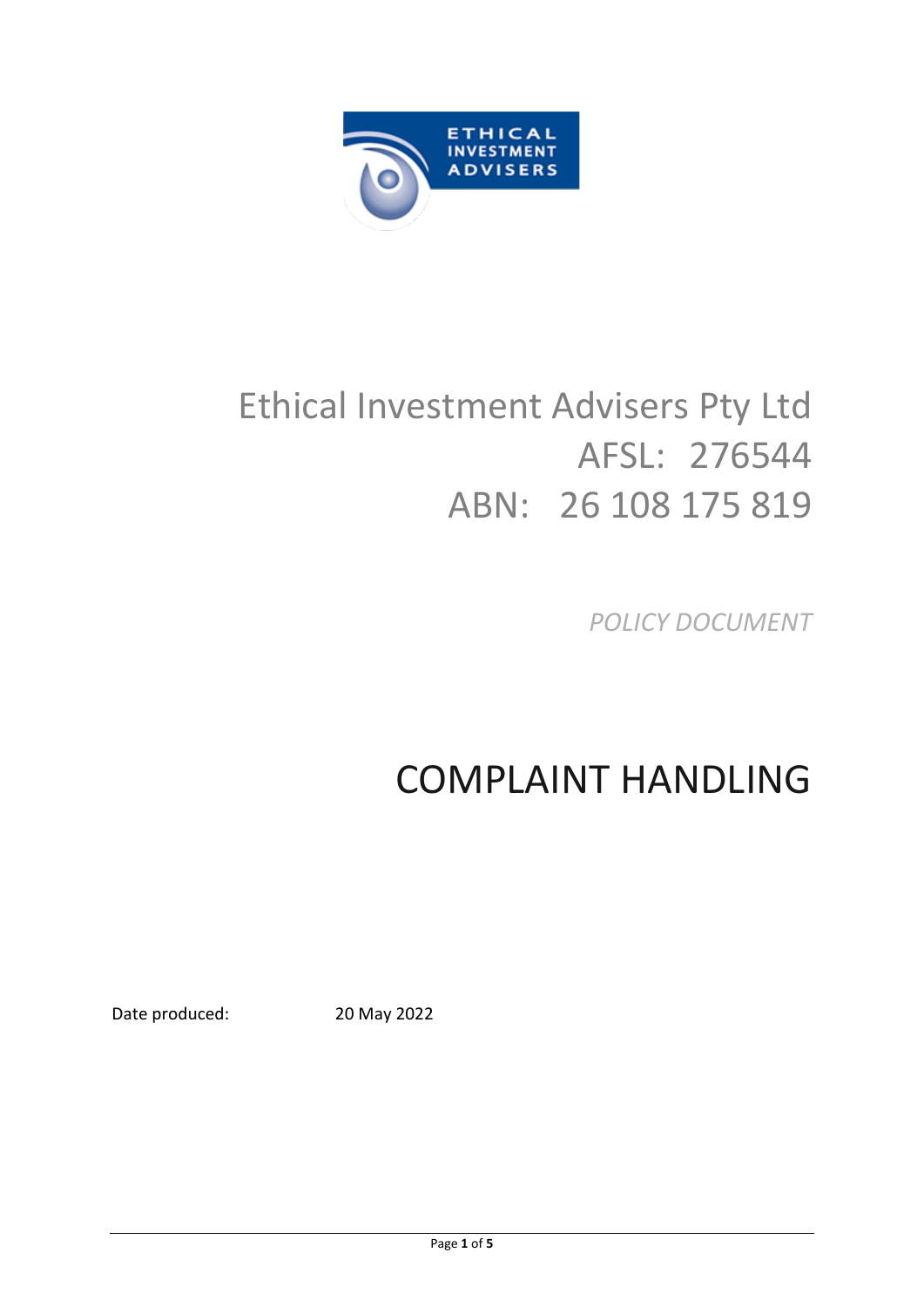## **1. Background & Purpose**

The purpose of this policy is to provide Ethical Investment Advisers, its customers, its Authorised Representatives, employees and officers with a clear and consistent understanding of the legislative requirements and our business requirements applicable to complaints management.

As a holder of an Australian Financial Services Licences (AFSL), we have obligations to comply with the regulatory requirements in relation to complaints management.

In order to meet our compliance obligations and to ensure that complaints are managed in an effective manner, our complaints management framework has been developed in accordance with our legislative and regulatory requirement and the recommendations in ASIC Regulatory Guide (RG) RG 271 Internal dispute resolution.

This policy has been developed to provide a framework for complaints management. The main objectives of this policy are to ensure that we have an effective complaints management framework in place to:

- Acknowledge and record complaints in a timely manner;
- Assess and investigate complaints to determine appropriate resolutions, which may include assessment of any appropriate compensation;
- Monitor complaints to track the progress of their resolution; and
- Report complaints to management and Responsible Managers.

Ethical Investment Advisers make a firm commitment to each and every client to provide quality client service, research and advice and to ensuring we retain oversight of complaints received and to the efficient and effective resolution of complaints received in relation to financial product advice and services we offer. The complaints handling process forms an integral part of our Compliance Program.

## **2. How do we define a Complaint?**

#### **a. What is a complaint**

Ethical Investment Advisers adopts the Australian Standard definition of a complaint, namely *"An expression of dissatisfaction made to Ethical Investment Advisers, related to its products or services, or the complaints handling process itself, where a response or resolution is explicitly or implicitly expected."*

## **b. Types of complaints**

Complaints usually fall into two categories- service related or advice related. In either case the process to follow is the same.

#### • Service-related complaints

A service-related complaint is one where, you, the client, complains about the way the adviser conducts themselves or their business.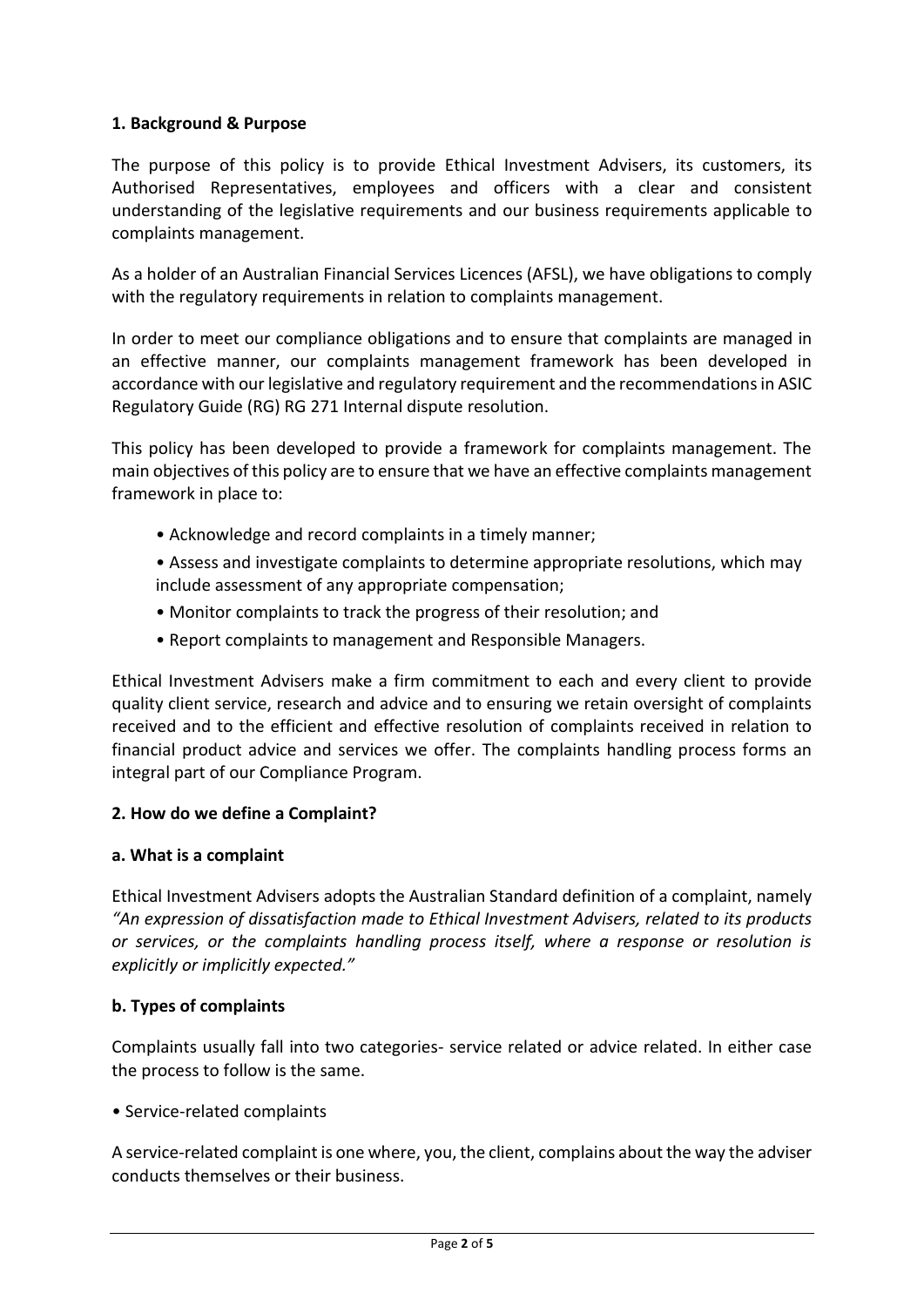## • Advice related complaints

An advice related complaint is one where you complain about the advice you have been provided which has caused you to suffer a financial disadvantage; you believe that the adviser has misled you about what to expect from the products; you complain that the adviser has made an administrative error that has caused a financial loss or a complaint that the adviser has breached your privacy.

## **3. Who can make a complaint?**

Complaints can be made by any person or third parties on behalf of customers, or directly to the Authorised Representative. Where a complaint is received from a third party, the adviser needs your consent to discuss with the third party unless it is clear that you have provided authority – for example where a complaint is lodged by a solicitor on your behalf or by another party (e.g., your new financial adviser) and you are copied into the complaint notification and we have verified that your contact details are correct. Best practice is to get your consent in writing but this is not mandatory. A verbal complaint carries as much weight as a written complaint.

## **4. Complaint notification and acknowledgement**

Complaints should be lodged through the financial adviser, or through the following channels:

| Phone: | 07 3367 3332                                                         |
|--------|----------------------------------------------------------------------|
| Email: | compliance@ethicalinvestment.com.au and mark as a 'Complaint' in the |
|        | subject line                                                         |
| Mail:  | PO Box 623 Paddington Qld 4064                                       |
|        | Face to face: At one of our business offices                         |

To assist us in handling complaints in a timely and efficient manner we require the following information:

- Full name and contact details;
- Investor/account number;
- Service/Product provider if complaint relates to a product;
- Authorised Representative's name;
- Description of the issue;
- Provide all supporting documentation; and
- Clearly identify the resolution they are seeking.

Once we receive your complaint, we will provide you with an acknowledgement in your preferred method of communication within 1 business day.

If you need assistance in expressing your complaint, then we are prepared to listen and help you to set out the details. We are also prepared to engage with a person that you may nominate to act on your behalf however we will require that authorised consent from you (unless they are acting under a Power of Attorney).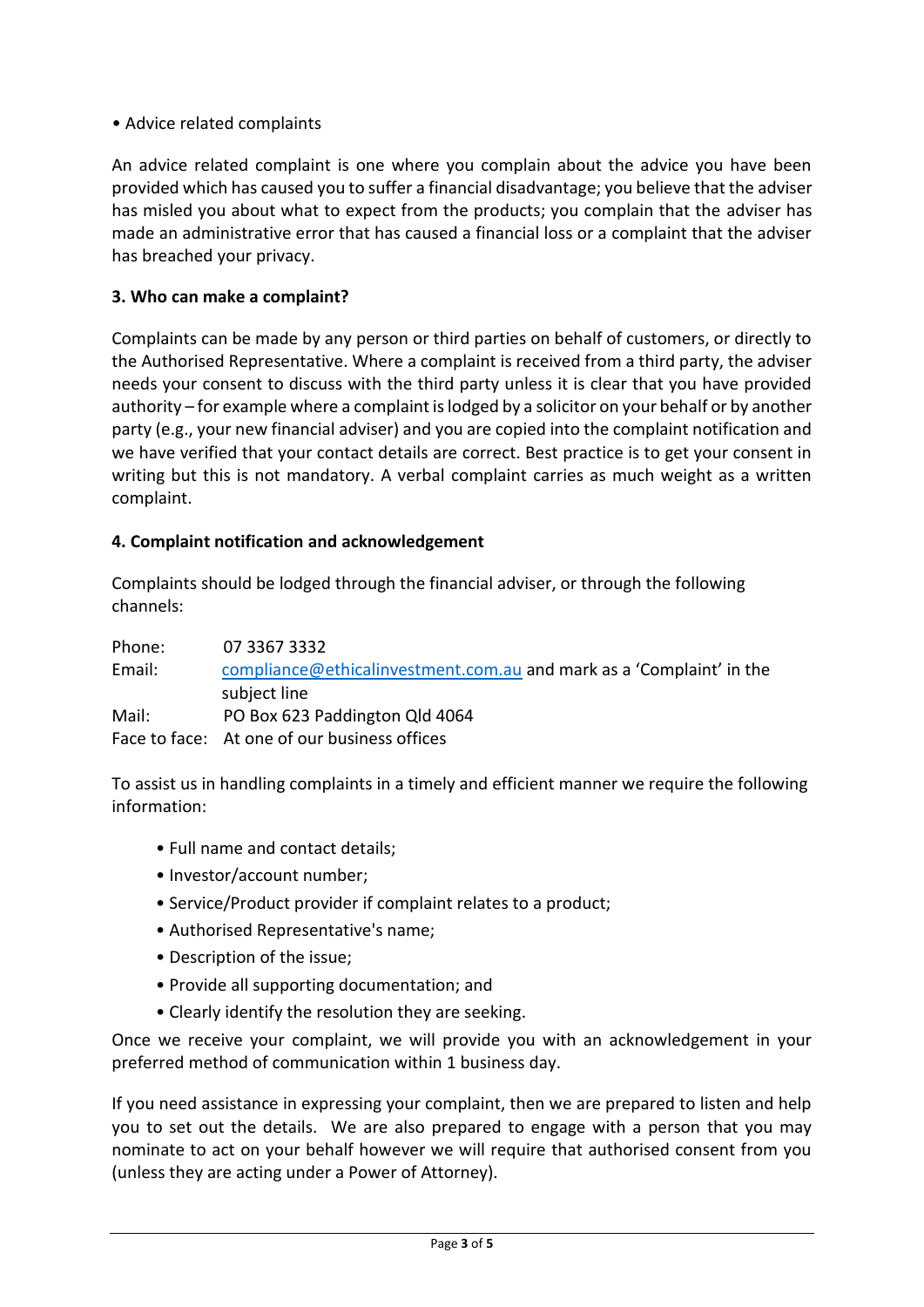If you are more comfortable using a language other than English, please let us know so that an interpreter can be engaged.

#### **5. Complaint assessment and investigation**

The Internal Dispute Resolution process involves a review and assessment of the merits of the complaint against available information.

We will need to gather information from all parties involved in the complaint and consider that information in light of the situation you have brought to our attention; so, we may need to contact you during our assessment to clarify or obtain further information. Our promise is that we will always conduct investigations and assessments in a fair and unbiased manner.

You will receive our final response with clear explanations for our decisions.

Our final response will be provided to you within 30 calendar days of the receipt of the complaint. However, if your complaint is complex or there are unavoidable delays in receiving requested information from you this may impact our meeting that target. In those unexpected situations we will send you a Delay Notification which will set out the reasons for the delay and that you may escalate this to the Australian Financial Complaints Authority whose contact details are set out towards the end of this policy.

#### **To reiterate our timeframes are:**

Acknowledgement of a complaint - 24 hours or 1 business day Final response - 30 calendar days generally unless we issue a Delay Notification

#### **6. Complaints Register**

All complaints received will be registered in the Complaints Register which is the database used to store information relating to complaints. The Complaints Register also provides the functionality to track progress of your complaint.

#### **7. What happens if you're unhappy with the resolution**

If you do not feel that your complaint has been resolved in a satisfactory manner, or if a response has not been received after 30 days, a complaint can be lodged with the Australian Financial Complaints Authority (AFCA).

AFCA provides a fair and independent financial services complaint resolution that is free to consumers. AFCA accepts complaints in regards to either:

- a financial planning or advice matter;
- a credit assistance matter; or
- superannuation matters